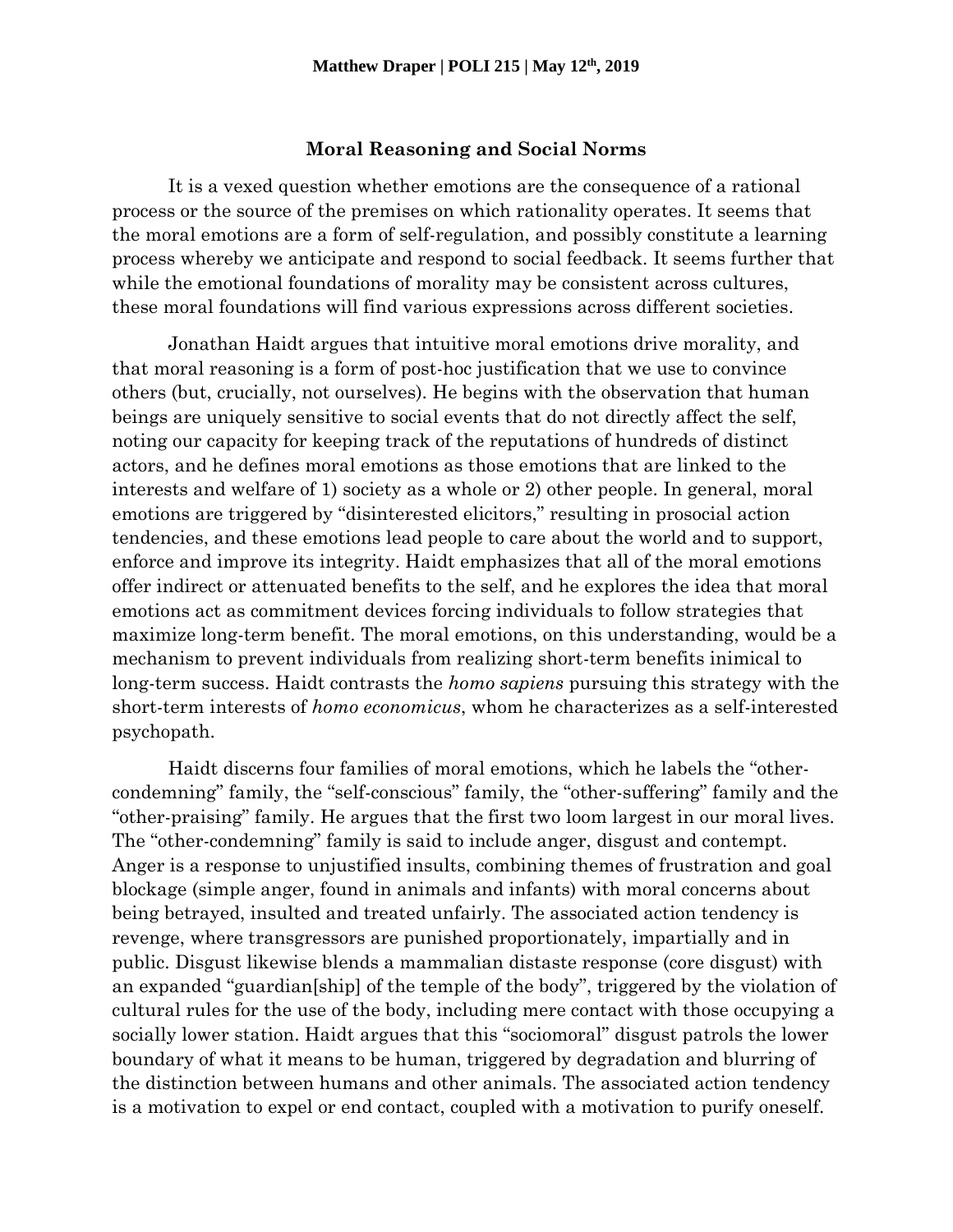Anger and disgust jointly instantiate a reward-punishment structure to deter those involved in culturally inappropriate behaviors, motivating us to change our relationship with violators. Similarly, contempt maintains distinctions of rank and prestige by inducing feelings of moral superiority.

Haidt argues that the "self-conscious" family of moral emotions is designed to help individuals fit into groups without triggering the "other-condemning" emotions in others. Significantly, these moral emotions are culturally-specific, taking the familiar forms of shame, embarrassment and guilt in "Western" settings, but collapsing into a single emotion (combining shame, embarrassment shyness, modesty and social fear) in Asian cultures. Other cultures are not discussed. Haidt explains this distinction on the basis of "construal of the self" – if the self is construed as independent and the social structure is egalitarian, shame, embarrassment and guilt will be differentiated, but if the self is construed as interdependent and the culture is hierarchical, then self-conscious emotions will merge. Haidt makes no mention of interdependent-egalitarian or independenthierarchical situations.

Shame is based on a feeling caused by being in the presence of one's social superiors ("protoshame"), but expands into a more complex form triggered by norm violation of which others are aware. In "Western" cultures, shame is an indication that one has failed in the project of bringing about a strong, competent and virtuous self (pride is the reverse). The related moral emotion of embarrassment is elicited within the context of a single interaction, and emerges most commonly from the violation of socio-conventional rules. The associated action tendencies involve reduction of social presence. By contrast with these hierarchical relationships, guilt grows out of communal relationships and the attachment system, in cases where one believes one has caused harm, loss or distress in a relationship partner. Guilt is far more common in close relationships, and is further distinguished from shame by its specificity – guilt touches particular actions, while shame concerns self-image. The associated action tendency is increased care in relationships, treating partners as they would like to be treated. All the "self-conscious" moral emotions lead to prosocial behavior by inducing conformity to social rules and the upholding of the social order.

The "other-suffering" family of moral emotions is limited to compassion. Haidt rules out the distinct construct of "distress at another's distress" because it is said to be an "affective precursor" of compassion. Compassion grows out of the mammalian attachment system, and is elicited by the suffering or sorrow of others, particularly close kin. Its action tendencies are impulses to help, comfort or alleviate the suffering of other people. Intriguingly, those who are most prone to feel compassion are among the least prone to feel shame (though feeling normal amounts of guilt). Finally, the "other-praising" family involves such moral emotions as pride, gratitude and elevation. As we saw, pride is simply the opposite of shame.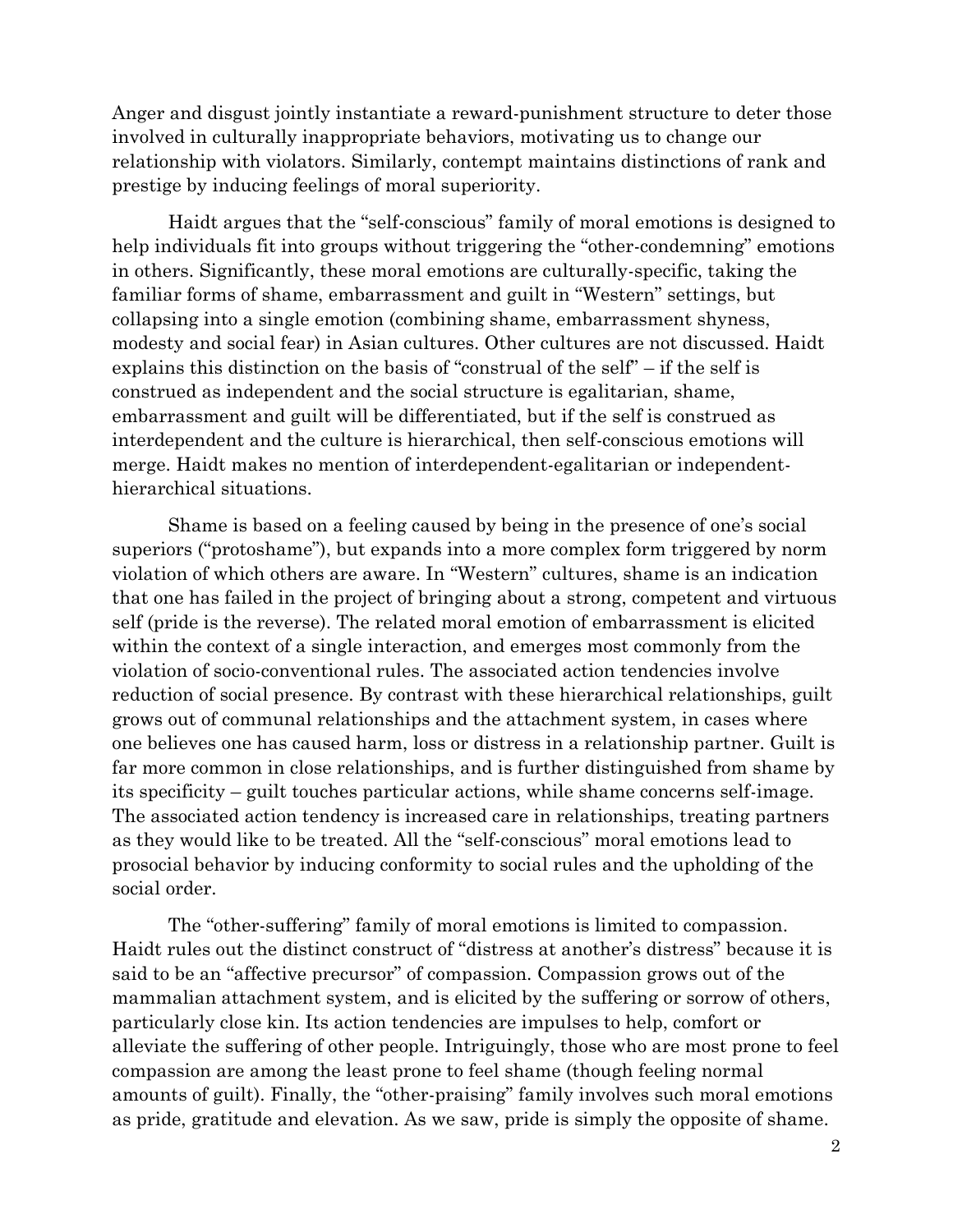Gratitude is part of the mechanism of reciprocal altruism, encouraging beneficiaries to repay benefactors in the same way that anger motivates the punishment of nonreciprocators, and is triggered by the perception that others have done us a good turn, with an associated tendency towards prosocial action. Elevation (awe) is elicited by exposure to certain kinds of beauty and perfection, particularly manifestations of humanity's "higher" or "better" nature such as charity, kindness, loyalty and self-sacrifice. It seems to be the opposite of disgust, patrolling the upper boundaries of human nature in a similar fashion. Elevation seems to make people more open to new experiences and new ideas, directly motivating prosocial behavior. The associated action tendency is a desire to follow the example of the moral exemplar and become a better person oneself. Haidt concludes that moral reasoning is an epiphenomenon, and he proposes a "social intuitionist" model whereby moral emotions are primary but individuals deploy moral reasoning to persuade others.

Some experimental evidence seems to bear out Haidt's argument. Daniel Fessler (2004) conducted studies in Bengkulu (Indonesia) and California (USA), determining that self-reported shame was more common in Indonesia and that selfreported guilt was more common in California. He also found that shame was associated with guilt-like accounts in California but not in Bengkulu, and that subordinance was prominent in Bengkulu but not in California. On this basis, Fisher hypothesizes that shame evolved from a rank-related emotion and was originally displayed in the presence of those of higher rank. Despite the fact that shame has expanded to motivate additional behavior such as prestige competition, cooperation and conformity, it continues to play this rank-related role in contemporary humans, though this subordinance is said to be less prevalent ("culturally hypocognized") in California.

Haidt's assertion that our moral emotions are hypocritically self-justifying sits uneasily with his view that the same moral emotions prod us towards prosocial actions that redound to our long-term benefit. Surely if moral emotions enable group cooperation they must consist of something more than mere ratiocinated selfinterest. His distinction between "Western" and non-"Western" cultures also seems spurious. As Kwame Anthony Appiah aptly puts it, "[t]reating international difference between…"the West" and the "non-West," as an especially profound kind of something called "cultural difference" is, in my view, a characteristically modern mistake." (Appiah, 2005, p. 254). A theory of morality ought not to contain culturally specific epicycles, and should explain a multiplicity of moral behaviors on the basis of universal human moral impulses.

Elliot Turiel vigorously disputes Haidt's conclusion that moral reasoning has an exclusively external function. He argues that moral judgments begin at a very young age, and that they are distinct from social and personal judgments. On this account, emotion and reason are intimately intertwined and analytically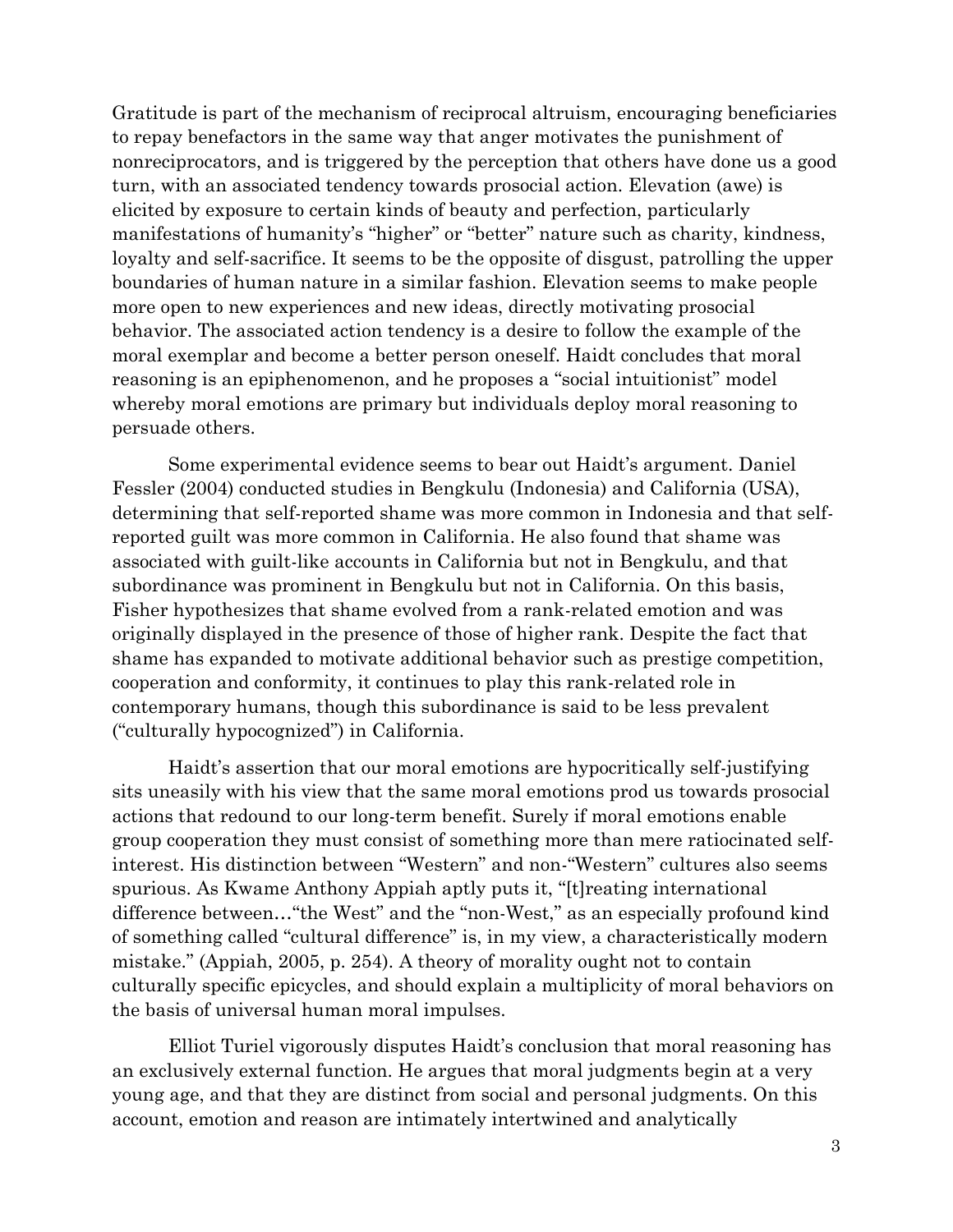inseparable. Turiel rejects a relativistic account of morality across cultures, arguing that the distinction between so-called individualistic and collectivist cultures is spurious and unfounded (p.487), particularly because many people occupying subordinate status in so-called collectivist cultures are deeply invested in concepts like autonomy, independence and resist cultural practices promoting inequality.

He also rebuts Haidt's proposed theory of moral intuitions, invoking research that questioned response speed as a measure of reason. According to Turiel, "a quantitative criterion of response speed is inadequate as a means of determining whether reason is at work" and he argues that response speeds are simply a function of certainty coupled with a low incentive to investigate details. Turiel thinks this analysis vitiates the concept of a moral emotion, and he bemoans psychologists' tendency to "propose that people function in fundamentally different ways from their own." He further criticizes Haidt's five alleged "moral foundations," arguing that on historical examination, Haidt's argument precludes progressive claims of social justice and universal rights, and affirms the morality of particular epochs as foundational and fundamental.

Turiel points out that if we assume that moral decisions are unconscious and given, an empiricist can simply ignore their definition, but if we assume that people are consciously engaged in moral reasoning, it becomes important to know the definition to which they are appealing. He takes issue with moral-psychological research along the lines of the infamous "trolley problem", arguing that in fact such scenarios are "highly unusual…complex and emotionally-laden," and are interesting precisely because they feature the rare conflict of fundamental values. As a result, they produce conclusions that are not generalizable and are a poor starting point for moral research. Turiel also argues that universal moral sentiments interact with beliefs about the world (embodied in culture) to produce differentiated effects in diverse societies. Thus, alternative acts seemingly different from each other can be motivated by similar moral concepts.

Finally, Turiel disputes accounts that emphasize the primacy of emotion over reason. He believes that emotional appraisals are vital constituent parts of reasoning that take into account the reactions of others. Children as young as three are able to differentiate easily between issues of convention and morality, and (contra Piaget) they readily label harmful acts as wrong even when told by authority figures that the act in question is permitted. Morality appears not to be conditioned by existing social arrangements. Turiel takes this to indicate that "authority is not a moral orientation." He emphasizes that young children think hard about their moral experiences, and that emotions involve both evaluative appraisals and moral reasoning.

Turiel's critique of Haidt seems decisive, and his reminder to not reify concepts like "the West" is instructive. However, the precise definition of reason at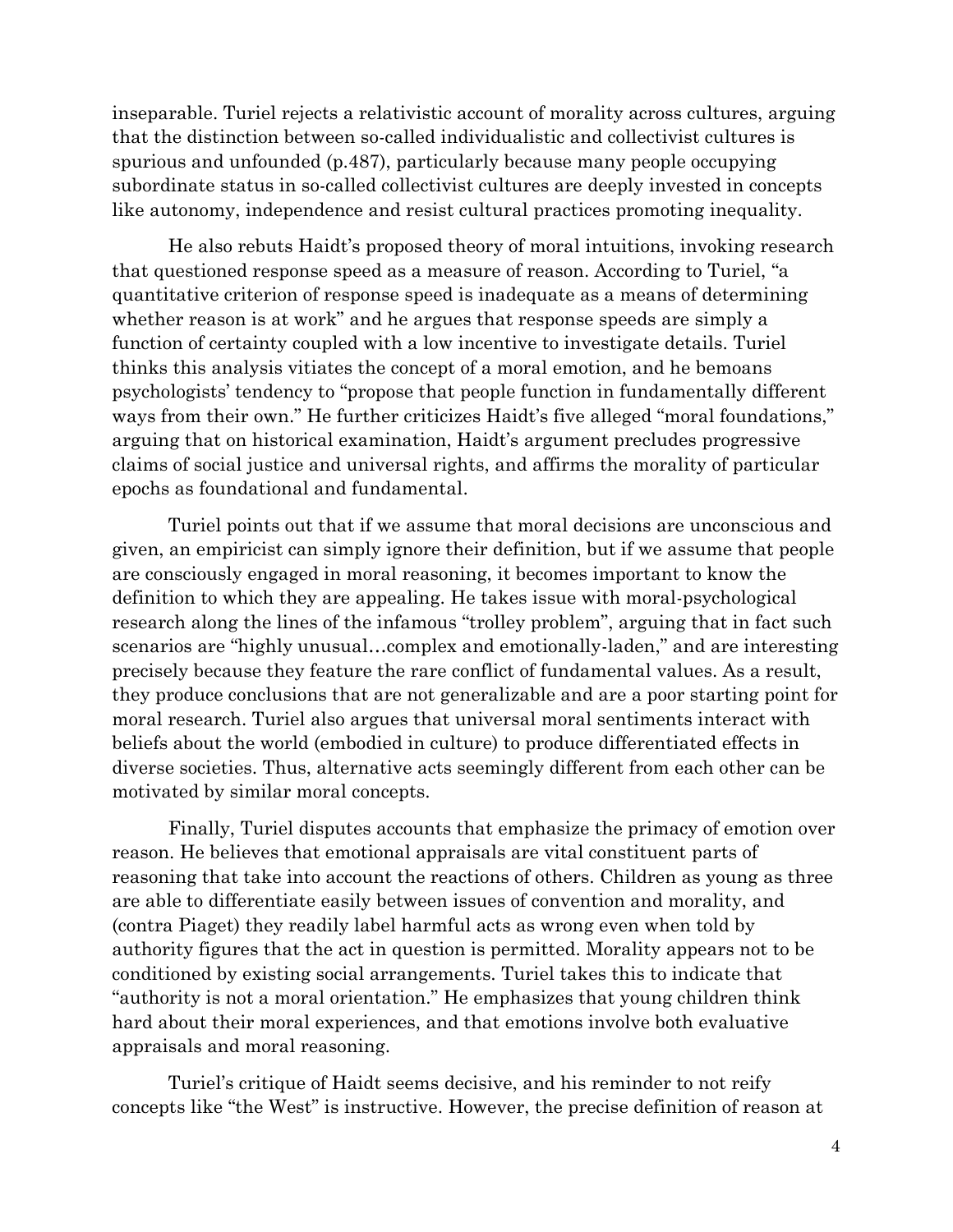work in the arguments of Turiel and Haidt seems inconsistent. Turiel quotes Martha Nussbaum approvingly to the effect that humans are fundamentally reasoning beings, but his "reasoning" seems to embrace a great deal that Haidt would call moral intuition. However, Turiel's proposed authority-independent foundation of morality, if true, implies that cultural difference occludes significant commonality regarding the most freighted moral questions. On this point, Piazza and Sousa (2016) reexamined a prior cross-cultural study (Fessler et al. 2015) that had purported to show moral parochialism. After reanalyzing the results, Piazza and Sousa find that in cases involving harm or injustice, the parochialism effect disappears and judgments are highly correlated across cultures. Respondents in all samples rejected attempts to substitute authority for moral judgment.

Turiel's framework has been questioned in two ways.<sup>1</sup> First, there is evidence that some conventional transgressions are seen as authority-independent, and second, some harmful transgressions are *not* seen as authority-independent. Sousa and Piazza (2014) extend Turiel's framework by proposing that harmful transgressions are seen as authority-independent and general in scope if the causation of harm is interpreted as involving "basic-rights violation and injustice." It is this injustice, rather than the harm itself, that makes the transgression a *moral* transgression. This would not seem to be a significant enhancement of Turiel's formulation, because Sousa and Piazza acknowledge that their proposed pathway (basic rights violation) is not the only factor that can make a transgression a moral violation and thus authority-independent (p.125). Though they present impressive symbolic formulations of their straightforward propositions, the authors do not appear to make an analytically useful distinction. Resolution of the anomalies noted at the outset of this paragraph might be better achieved by questioning the prevailing definitions of harm and authority.

In a related study, Finger and her coauthors (2006) find that brain regions associated with moral reasoning were activated in different ways by prompts involving moral transgressions and social transgressions. Prompts involving moral transgressions activated the relevant brain regions whether or not an audience was present. By contrast, prompts involving social transgressions activated the same brain regions, but only in the presence of an audience. These brain regions may modify behavioral responses in reaction to social cues. The authors suggest that even verbal descriptions of observation may be sufficient to activate differential processing.<sup>2</sup>

 $\overline{\phantom{a}}$ 

<sup>1</sup> Along the lines of Type I and Type II errors.

<sup>2</sup> Work by these authors on the effects of anticipated gaze were anticipated by Julian Jaynes in his idiosyncratic magnum opus, "*The Origin of Consciousness in the Breakdown of the Bicameral Mind*" (1976). Jaynes studied, *inter alia*, the curious prevalence across ancient cultures of god-statues with grossly oversized eyes, reaching similar conclusions to Finger et al. concerning the social utility of known observation (i.e. effects on behavior).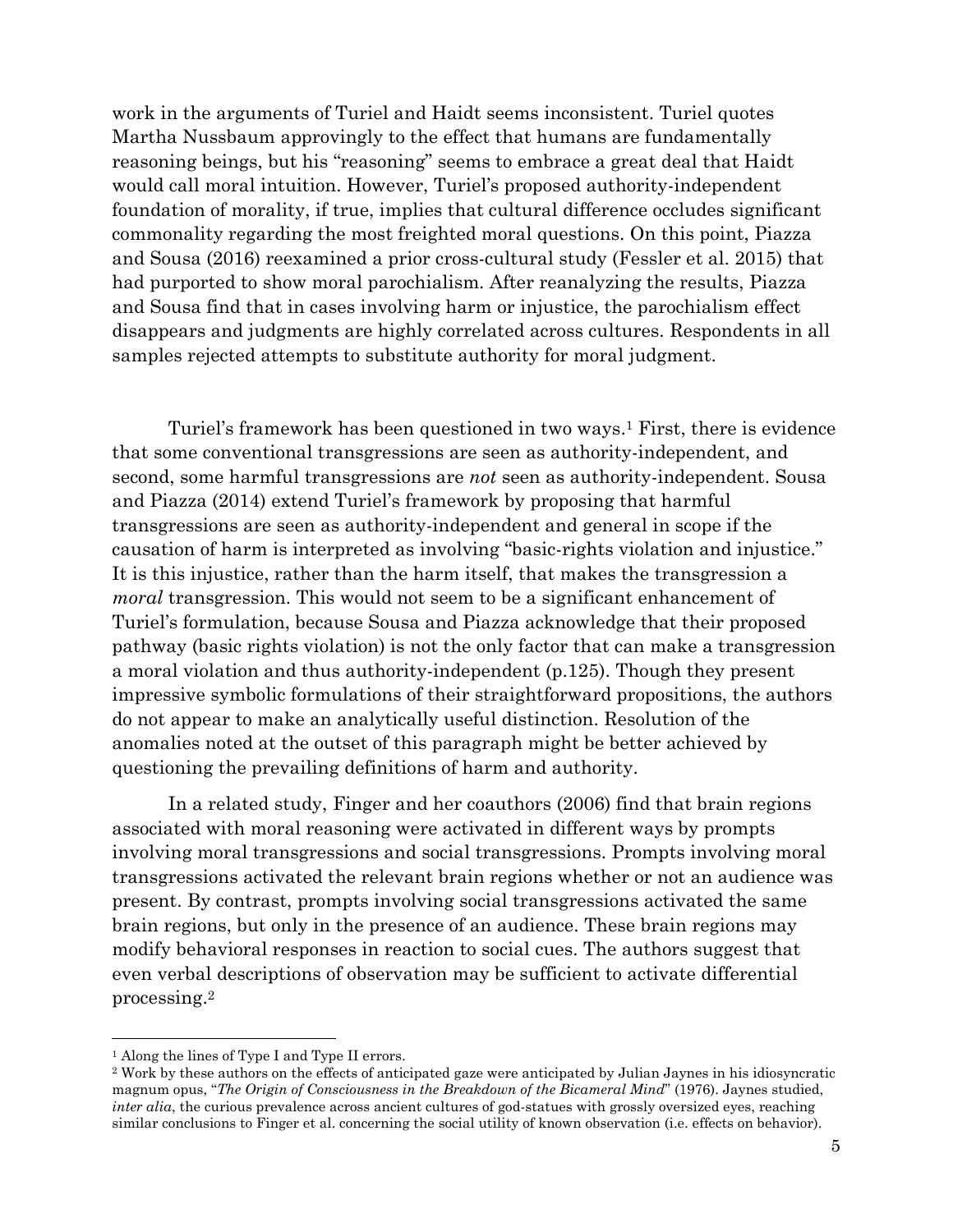It seems that we may have one system for processing conventional norms, and another for reaching moral conclusions. White et al. (2017) investigate whether social norms are processed by a single unitary system or diverse brain systems, finding that there is neural differentiation between harm/welfare-based and conventional transgressions. They speculate that processing the intent of social norm transgressors was vital in early hominid societies, prompting the evolution of a separate pathway. In addition, even minor moral transgressions were seen by study participants as more harmful than major social transgressions. The findings of this study are neurologically subtle, and seem to indicate that while a common process underlies judgments regarding social norms, norm judgments take on relative degrees of affect associated with the transgression, recruiting different brain processes as a result.

The role of anticipation in norm construction and maintenance appears to be underemphasized. Mackie et al. (2015) argue that social norms can be maintained by approval or disapproval within a reference group, and that this approval or disapproval is often conveyed by facial expressions. Anticipation of (positive or negative) sanction can lead us to change our behavior. Compliance, on this account, follows mostly from anticipated sanction rather than actual sanction. The norm is thus maintained by beliefs about what would happen if we did not comply. Socialnormative regulation is generally subtle, indicating light approval or disapproval that drives anticipatory behavioral change. Even in the absence of explicit sanction, mere (internal) attitudes of approval or disapproval can induce similar effects. Norm compliance is not merely instrumental, however – intrinsic valuation of approval or disapproval can operate even in contexts where there is no possibility of sanction. Strictly moral obligations appear to operate differently, requiring individual compliance without regard to external sanction.

The face itself appears to be crucial in generating these effects. Liu et al. (2019) note that face-to-face interactions are more effective in inducing compliance than other forms of interaction, and they propose the explanation that this "face effect" is largely attributable to anticipated facial feedback. In addition, individuals can be primed to increase the face effect by sensitizing them to human faces generally. Effects are strongest when subjects have been so sensitized and when the experimenter's face is relatively expressive. Crucially, anticipated facial feedback is sufficient to drive the face effect. The authors speculate that we are concerned to elicit positive facial feedback, even if we must take costly actions to do so. The facial feedback from the counterparty must be both expressive and situationally appropriate for the face effect to operate.

These studies help us to appreciate the vast amount of virtually seamless emotional anticipation that occurs in any human society. The fact that at least some of this esteem is not merely instrumental suggests that some sort of primary goods exchange is at work. Geoffrey Brennan and Philip Pettit (2004) propose a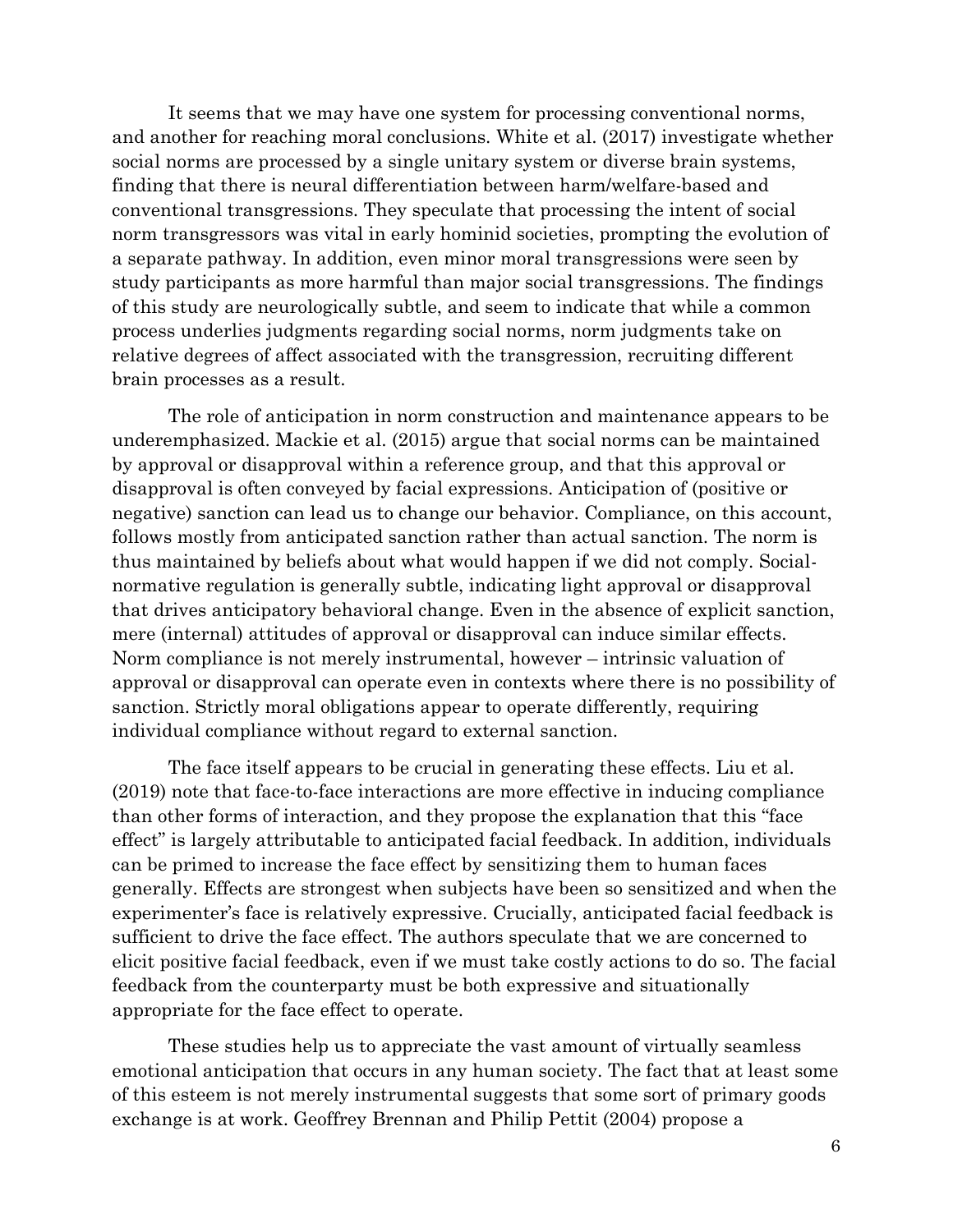widespread market mechanism for the exchange of esteem. The authors seek to rehabilitate the concepts of honor and esteem as motivations for human behavior. They argue that esteem is an evaluative, comparative and directive attitude, which is to say that esteem is given or withheld on the basis of specific actions taken and the success or failure of those actions relative to the performance of others. Esteem, in other words, includes a core element of interpersonal competition. Self-regulation and self-control are character traits likely to induce appraisals of esteem. People will be concerned to increase the number of those who esteem them and reduce the number who disesteem them (compare with Mackie et al.'s "sanction"), though these efforts will be concentrated among qualified reference groups with the competence to properly evaluate performance.

The authors begin with the presumption that "among the things that may be expected to move people most reliably and forcibly is the desire to be thought well of by their fellows and the aversion to being regarded badly." So far, this is simply variations on a theme by David Hume. Their original contribution comes in the application of market terminology to the human search for esteem. They contend that the drive for esteem increases inclusive fitness and is therefore adaptive, and they argue that esteem is a Rawlsian primary good in the sense that it cannot be reduced to consumption goods.

The authors seem to have had the (correct) insight that human beings operate in a market for esteem, but their exposition is extremely disappointing. In the first instance, they might have looked to past attempts to understand this "economy of esteem". For instance, Aristotle's account of virtue in the Nicomachean Ethics suggests that ancient Greek society was best understood as an *agon* – a competition for the good opinion of one's fellow citizens – and that this agonistic understanding of life was baked into every aspect of society. We already possess a well-developed vocabulary for talking about an agonistic society, and its terminology has been applied to societies as diverse as feudal Japan and the American South. Further, leaving these missed antecedents aside, the authors' prose is labored and repetitive, answering few of the interesting questions raised by their proposed model. If we exist in a market for virtue, what are the implications of living in an anonymous modern society? The authors' contention that modern societies are not so anonymous after all is true but facile – interesting analysis might have involved, for instance, consideration of the multiple opportunities for self-reinvention unavailable to those living in traditional societies or the impact of widespread value pluralism on decisions to grant or withhold esteem.

Probing the relationship between esteem and social norms more deeply, Richard McAdams argues that as long as people seek esteem as an end in itself, then norm formation is inevitable. His proposed mechanism is that particular behaviors will cause many people to grant or withhold esteem, and that this coordination is well-known. If these conditions hold, even a weak concern for esteem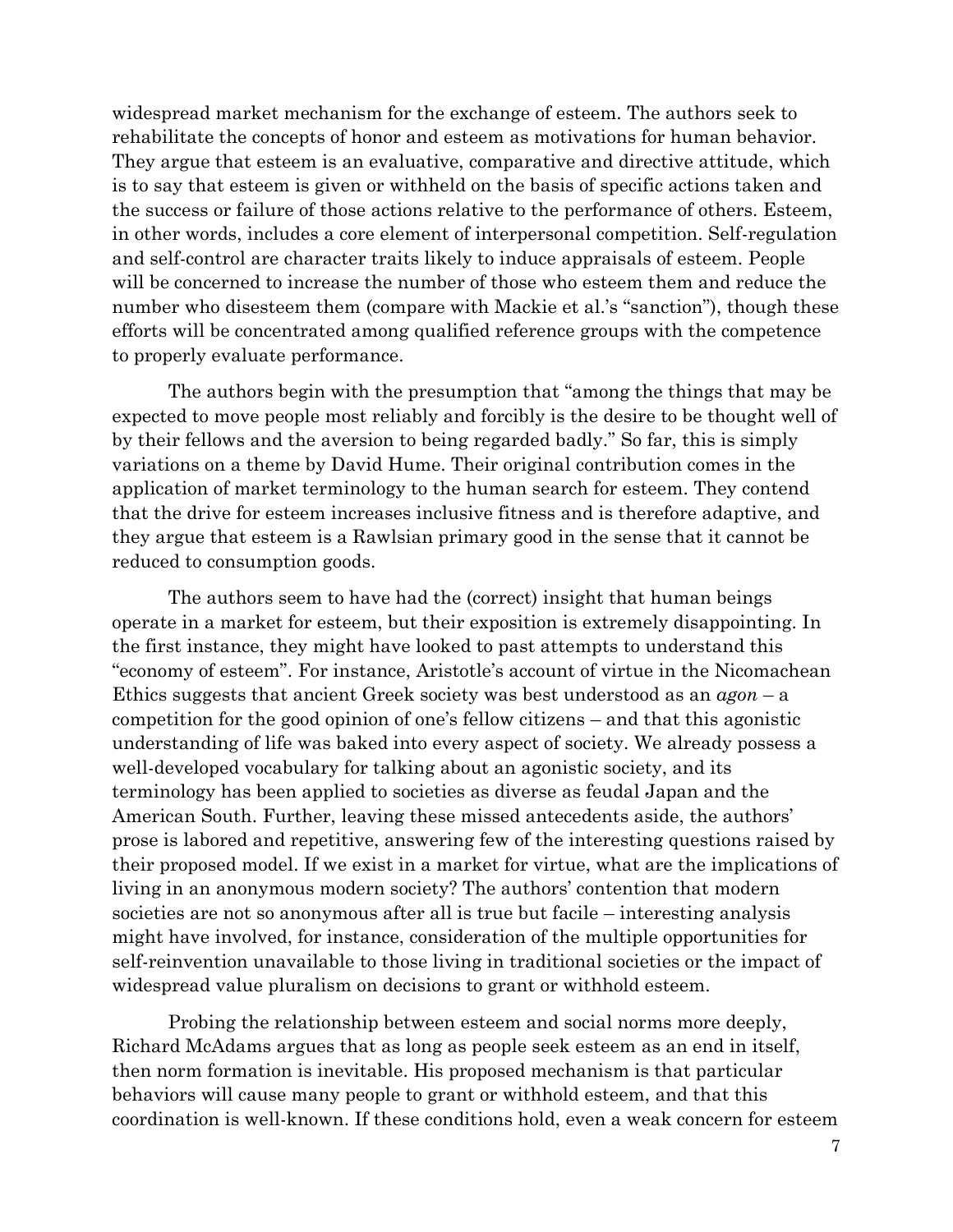can create significant costs for acting against the consensus. "When the private costs exceed the private benefits of violating the consensus, a norm emerges" (p.433). Over time, these norms become entrenched and the costs of norm violation increase. Secondary enforcement norms will rise up around the initial norm, and norms can be said to be "internalized" once enforcement of the primary norm occurs internally for quasi-moral reasons. In this way, concrete esteem-based norms can define the meaning of abstract internalized norms. However, I am not persuaded that the concept of norm internalization is analytically useful, because as Mackie et al. discuss, anticipatory concerns are far more salient than actual sanction in norm enforcement. This could of course mean that most norms are internalized, but it seems difficult to distinguish between anticipatory sanction and acceptance of the principles on which the norm is based. Finally, McAdams makes the cogent point that law can manipulate norms by manipulating the information environment, by such means as publicizing an emerging consensus.

We now have some of the tools to better understand moral reasoning. The anticipatory role of emotion may actually be its most important feature. Baumeister et al. (2007) propose understanding emotion as a feedback system with indirect influence on behavior. Rather than directly influencing behavior (which the authors argue would be maladaptive), emotion retrospectively associates strong affect with past experience, thereby making particular patterns of behavior either more or less likely. On this account, people will prospectively choose behavior likely to result in pleasant emotional states. The authors distinguish between conscious emotions (which they call "full-blown emotions") and mere automatic responses, which they label "affect." Affective responses are typically strongly positive or negative, without significant intermediate detail. Affect is said to arise instantaneously, whereas emotions arise only on reflection, typically after an incipient crisis has passed.

The authors theorize that people make split-second decisions entirely on the basis of affect, and only then experience emotions related to the event. These emotions are said to aid in reflection, and to make the pursuit of positive affect and the avoidance of negative affect more likely in the future.<sup>3</sup> The authors ask whether it might be possible to reap the advantages of these different types of thinking without bearing the concomitant disadvantages. To me, this puts the question the wrong way around. Surely the two types of thinking are solutions to an evolutionary problem, rather than random processes that early humans discovered a way to optimize.<sup>4</sup> In any event, the authors make a persuasive case that emotion is not a behavior-causing mechanism, but rather exists to prompt reflection and elicit optimal long-run behavior by prompting anticipation of future emotional outcomes.

 $\overline{\phantom{a}}$ 

<sup>3</sup> This way of understanding behavior emphasizes the similarities between human affective response and the aversion/approach mechanisms of even the simplest forms of life, such as paramecia.

<sup>4</sup> It is perhaps a drawback of training in politics that one begins to see legislative processes everywhere, but I am struck by the analogy between rapid executive action in a short-term crisis and the sort of deep legislative deliberation required to prosper in the long run.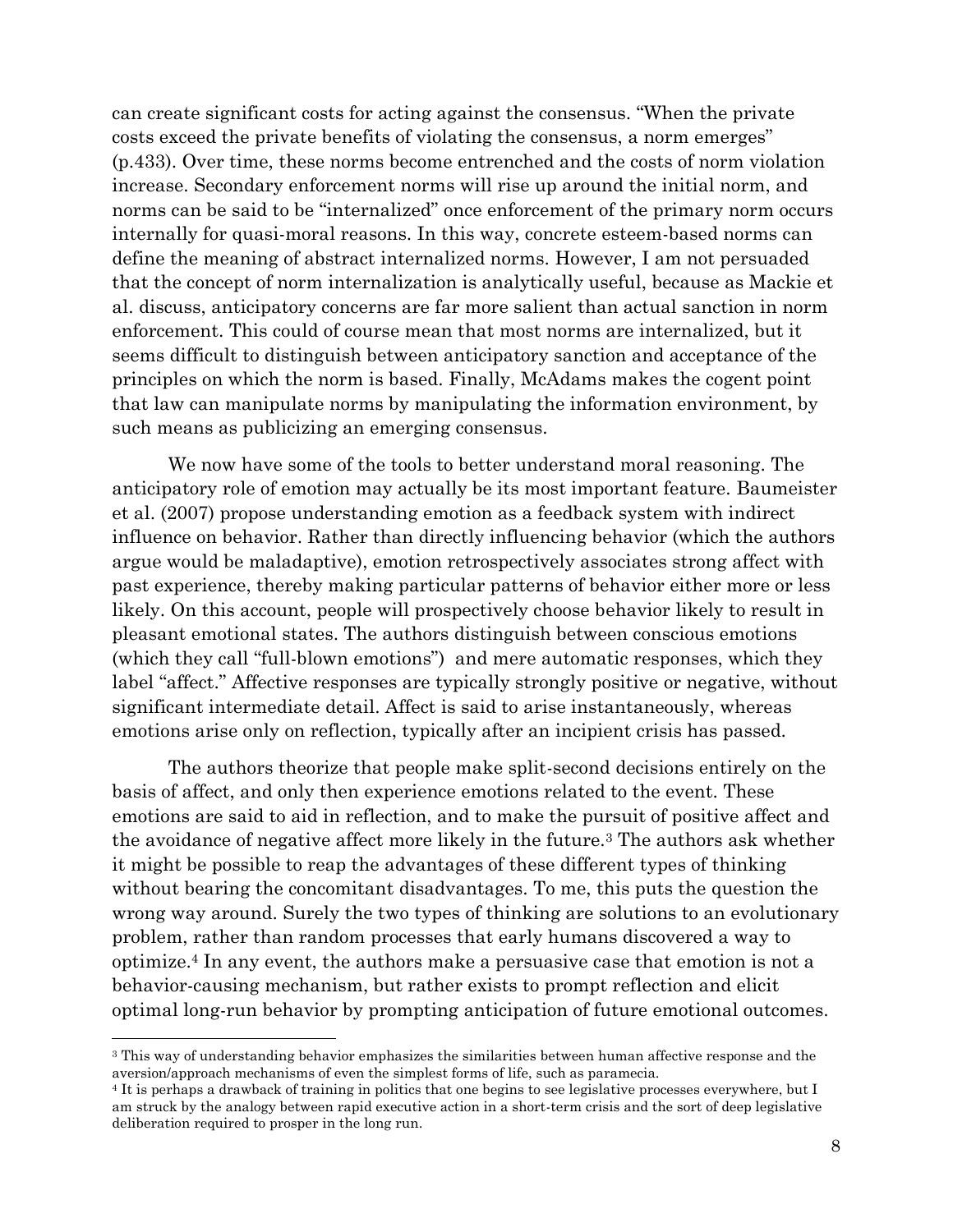On this understanding, a great deal of behavior can be understood as prompted by the desire to regulate future emotion. Emotion serves as a stimulus to cognitive processing, and anticipated emotion may be more important than actual emotion. Limited experimental evidence bears out this view. In a meta-analysis of studies of emotion, DeWall et al. found that direct causation of behavior was only significant in 22% of tests, while the emotion-as-feedback perspective received support in 87% of tests. They concluded that empirical evidence was weak for direct emotional causation of behavior, but the proposition that anticipated emotion reliably impacts social behavior received much stronger support.

We can now give a much more satisfying account of the emotional basis of norm accretion. Emotions seem to exist to guide future behavior, providing anticipatory guidance and moving people towards outcomes associated with positive affect. Mutual anticipation in strategic contexts can result in the emergence of behavior-guiding norms. Our moral emotions appear to rely on distinct brain systems from those underpinning social conventions, but these consistent moral emotions can be refracted by a multiplicity of arbitrary conventional expectation and situational context, giving rise to considerable diversity in social norms.

**3988 words.**